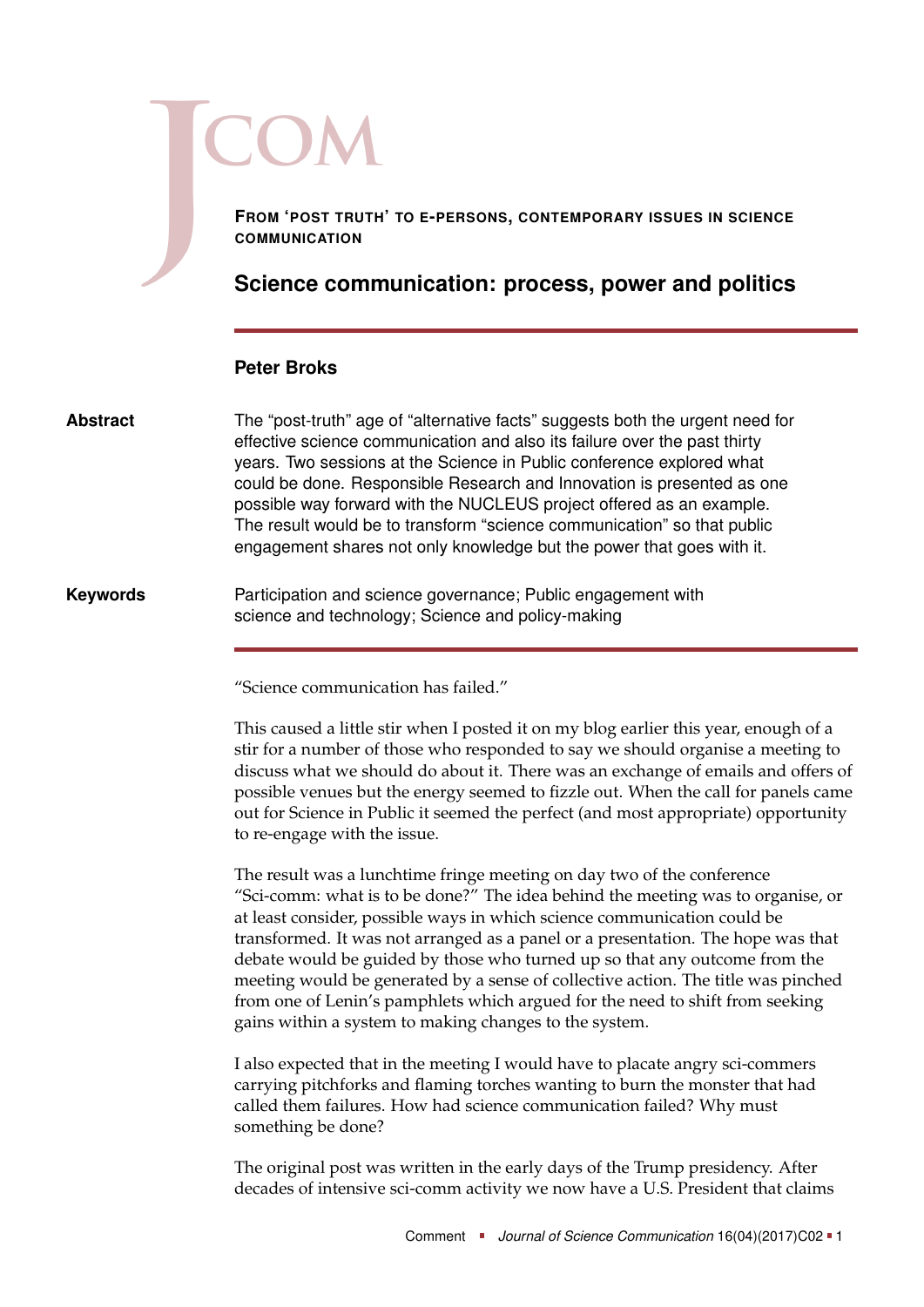climate change is a Chinese hoax, a Vice-President who does not accept the theory of evolution, and an administration that is dismantling environmental protection and pulling out of the Paris Agreement on Climate Change.

We cannot blame science communication for the election of Trump, but this clearly does not look like success. We have spent years trying to "get the message across" only to end up with an administration that has the science community clutching at its pearls and reviving the rhetoric of a "war on science".

In this "post-truth" age of "fake news" and "alternative facts", the need for good science communication has never been more urgent, but facts are not enough. Science communication is not enough. More importantly, we need to ask "what is the point of science communication?" If the public do indeed "engage" with science, what do we want them to do, what do we expect will happen?

In short, if you think that science communication is the solution then you probably don't understand the problem. Indeed, science communication may even be part of the problem especially if science and technology are seen as complicit in creating the distress and alienation that people are experiencing.

Matthew Nisbet [\[2017\]](#page-4-0) has described a "culture of complacency" in the scientific community and "a long-standing reticence to confront the profound, dire problems we now face." More than that, he says, the very success of science and engineers has contributed to the deeper trends that brought Trump to the Presidency: in particular increased inequality and rapid technological change. Improving the communication of science will not help solve the problems that science helped to create. Communication tools and insights will remain as just "tactics", argues Nisbett, "if they are not applied and coordinated on behalf of a larger vision of social change."

The more we congratulate ourselves about the effectiveness of our science communication, the greater the danger that we may blind ourselves to society's deeper ailments. The more we allow science communication to maintain a status quo of inequality and exclusion the more it becomes part of the problem. We need to go beyond PE as PR, and outreach as a recruitment tool. We should think not only of the contextualisation of science but also of the contextualisation of science communication. Who is it for? Who benefits?

This took me from the fringe meeting on "What is to be done?" to the panel which followed immediately after, "NUCLEUS: making upstream mainstream".

After the shift from PUS to PEST, from Public Understanding of Science to the Public Engagment with Science and Technology, there was much talk about moving that engagement "upstream" towards, as it were, the source of science and innovation. The role of science communication was no longer simply to sell science and its products but rather having the public involved in the process.

The first steps in this upstream engagement might be seen in the development in the 1990s of ELSI (Ethical and Legal and Social Implications of science) and ELSA (where *Implications* became *Aspects*). The idea was to institutionalise the normative assessment of science and technology in policy processes. In this way, it was hoped,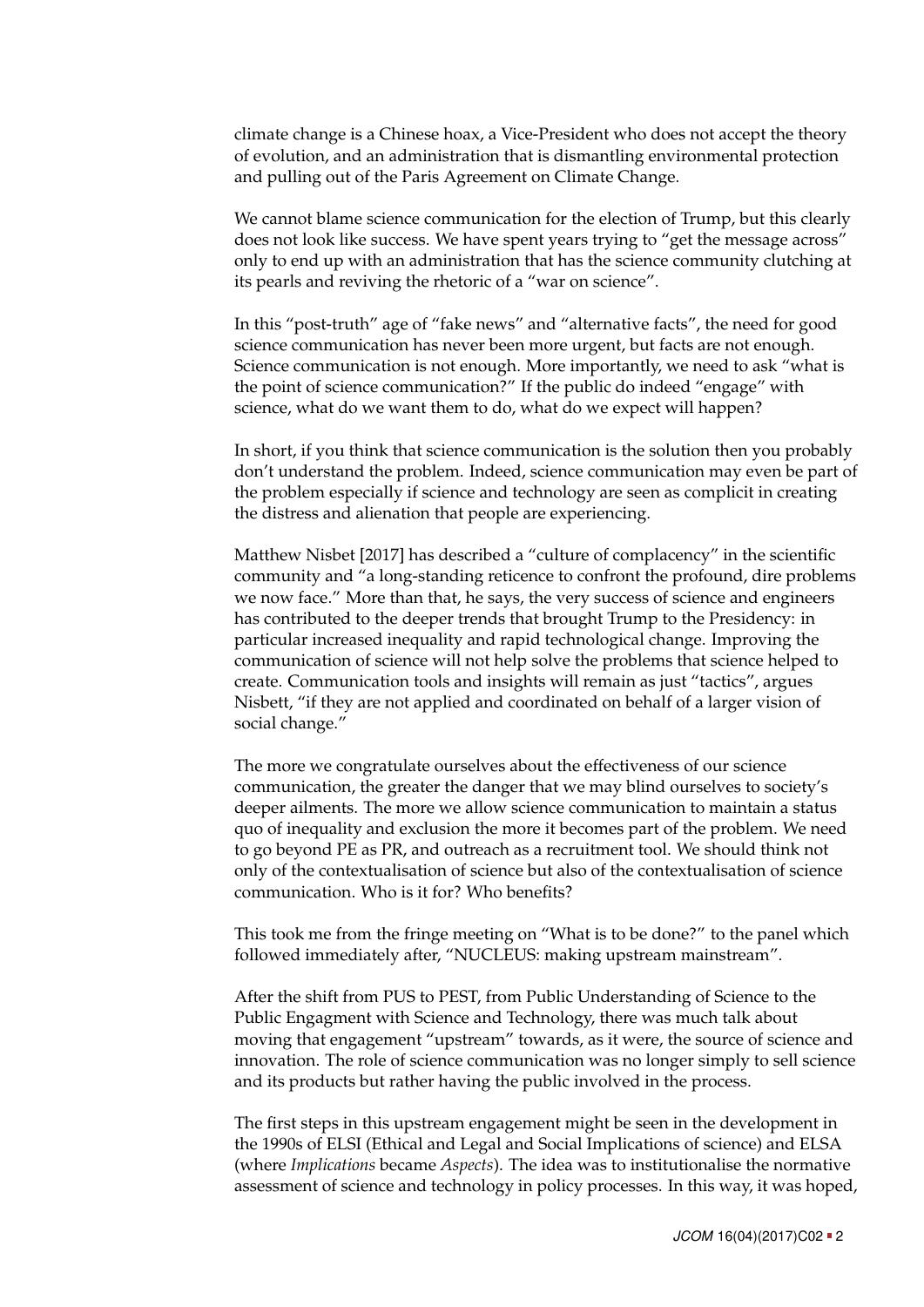downstream public resistance could be avoided and some degree of accountability could be introduced in the allocation of public funds. Starting in the 1990s, the golden years for ELSI (in the U.S.) and ELSA (in Europe) were 2002–12.

More recently there has been a further shift, particularly with EU funding, from ELSA to RRI (Responsible Research and Innovation). As Zwart, Landeweerd and Rooij [\[2014\]](#page-4-1) have argued, RRI is not a new discipline or research field but rather "a basic strategy to change the way in which research and innovation is usually done." [p. 12]. There is, as yet, no agreed definition of what RRI is (or how it is done) but for the European Commission, which has poured millions of Euros into the idea, RRI is the means by which

". . . societal actors (researchers, citizens, policy makers, business, third sector organisations, etc.) work together during the whole research and innovation process in order to better align both the process and its outcomes with the values, needs and expectations of society." [\[Horizon, 2020\]](#page-4-2)

RRI Tools, MoRRI, EnRRICH, RES-AgorA, RESPONSIBILTY, GREAT and RRI-Practice are just some of the RRI projects and initiatives that have received European funding. $1$ 

In Sheffield my panel introduced NUCLEUS.[2](#page-2-1) This is a four-year project working in Europe, China and South Africa, and which aims to design and implement new ways to embed RRI into the governance and culture of universities and scientific institutions. In other words, NUCLEUS aims to make upstream engagement so normal that it can be regarded as mainstream.

After an initial phase of research and capacity building the project is about to move into an implementation phase introducing new policies and programming in 30 international test sites. RRI may not be the answer we are looking for but, as I explained in the session, maybe, just maybe, it offers a glimmer of hope of doing things differently.

It certainly forces us to address fundamental questions not only about what we are trying to do with science, technology and innovation but also about the role and purpose of the public's engagement with these. For example, take that line about aligning science with the values of society. It sounds great at first glance, but whose values and whose society? Do we really want to align our science with the values of the current Trump administration? To get the RRI we want we might have to say "No, not those values, *these* values". Also RRI is a very European idea based on European values. What happens if we export RRI beyond Europe, do we also have to export those European values as well? Would not that be a form of neo-colonialism?

<span id="page-2-0"></span> $1$ EnRRIch, <http://www.livingknowledge.org/projects/enrrich/> (last accessed 06/09/17); GREAT, <http://www.great-project.eu/> (last accessed 06/09/17); MoRRI, <http://www.technopolis-group.com/morri/> (last accessed 06/09/17); RES-AgorA, <http://res-agora.eu/about/> (last accessed 06/09/17); RESPONSIBILITY, <http://responsibility-rri.eu/> (last accessed 06/09/17); RRI-Practice, <https://www.rri-practice.eu/> (last accessed 06/09/17); RRI Tools, <https://www.rri-tools.eu/> (last accessed 06/09/17).

<span id="page-2-1"></span><sup>2</sup>NUCLEUS, <http://www.nucleus-project.eu/> (last accessed 06/09/17).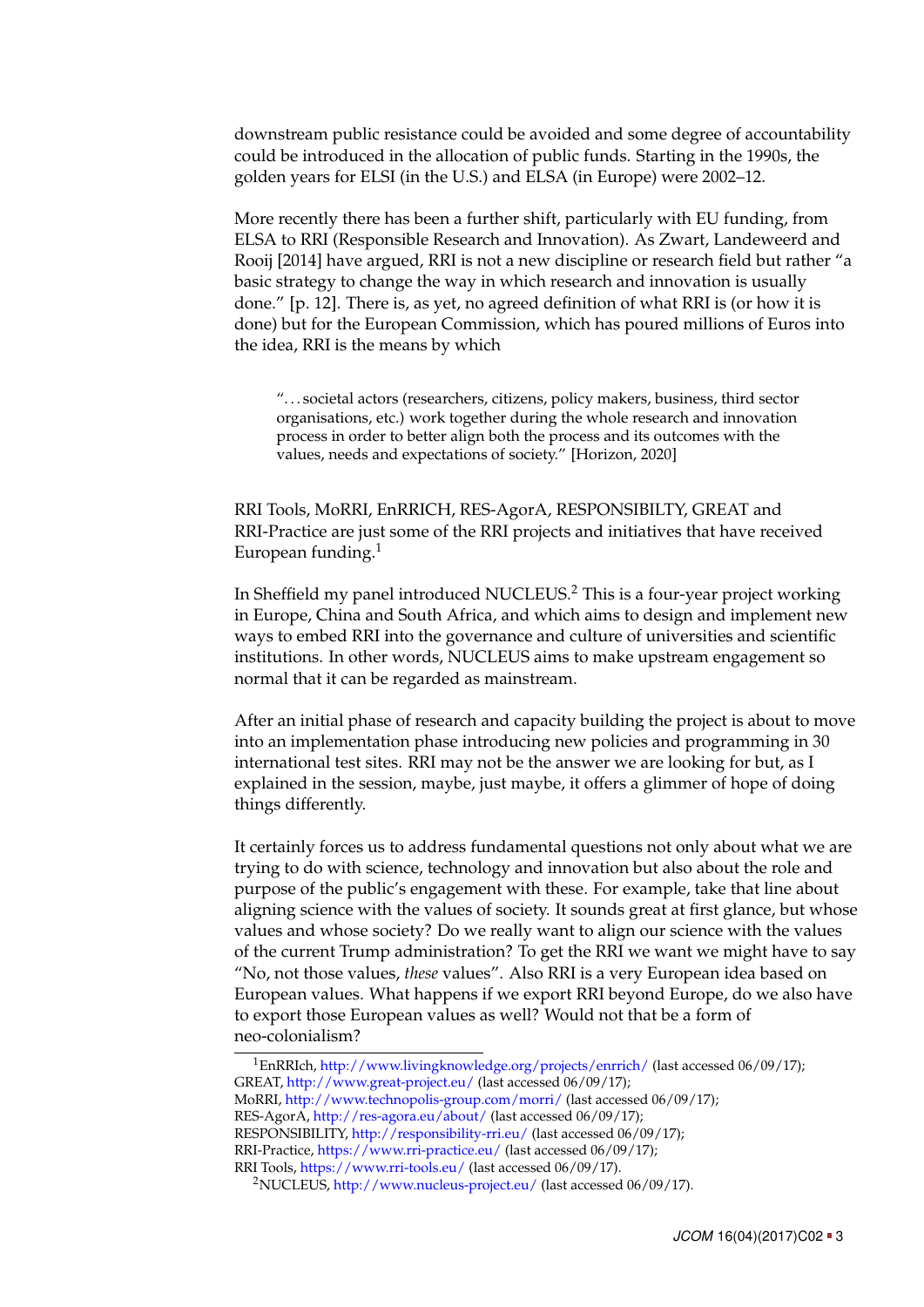There are no easy answers to these questions but they do invite us to reconsider the role of science (and science communication) within society. They invite us to have a vision of society — free, open, equal and inclusive — that science can help us create, a vision that comes before the science not in response to it.

As Jack Stilgoe [\[2007\]](#page-4-3) has argued, public engagement around innovation is good at asking about how much or how fast, but is not so sophisticated in talking about what direction innovation should take. We need to find new ways for the public to set the agenda. The goal, he says, "should be a renewed politics of science".

The politics of science are subtle. There are questions about the science we need and the science we want; questions about uncertainty, evidence and burdens of proof; questions about ownership, access and control. We need to learn how to open up and debate these questions in public. [p. 81]

RRI presents us with an opportunity to turn the tide of depoliticisation and to renew the links between policy-makers and publics [Hartley, Pearce and Taylor, [2017\]](#page-4-4).

And what is the role of science communication in all this?

We need to change our approach, not just a better version, or an upgrade. What is needed is not just pumping up the volume, but a radical shift; not greater understanding of science as product but a greater involvement in science as process. There is more to the scientific process than seeing it as an approach to the world. The scientific method is only one part of the scientific "process" and we need to understand that process as something which is social and political.

Science needs to be democratised such that the public engagement with science shares not only knowledge but the power that goes with it. This is not just acknowledging that power comes as a consequence of sharing knowledge. It is saying that power should be shared as part of the process of science; that power should be shared *before* the knowledge is created (or even co-created).

This would transform the role of the science communicator. The concern now would not be the transfer of information but explicating contexts, mediating between actors, and brokering relationships. In the end, it may involve little (if any) "science" or "communication". This would indeed be a radical change (even a revolutionary one), or perhaps we should simply see it as the start of a new chapter not just for science in public but for the public in science.